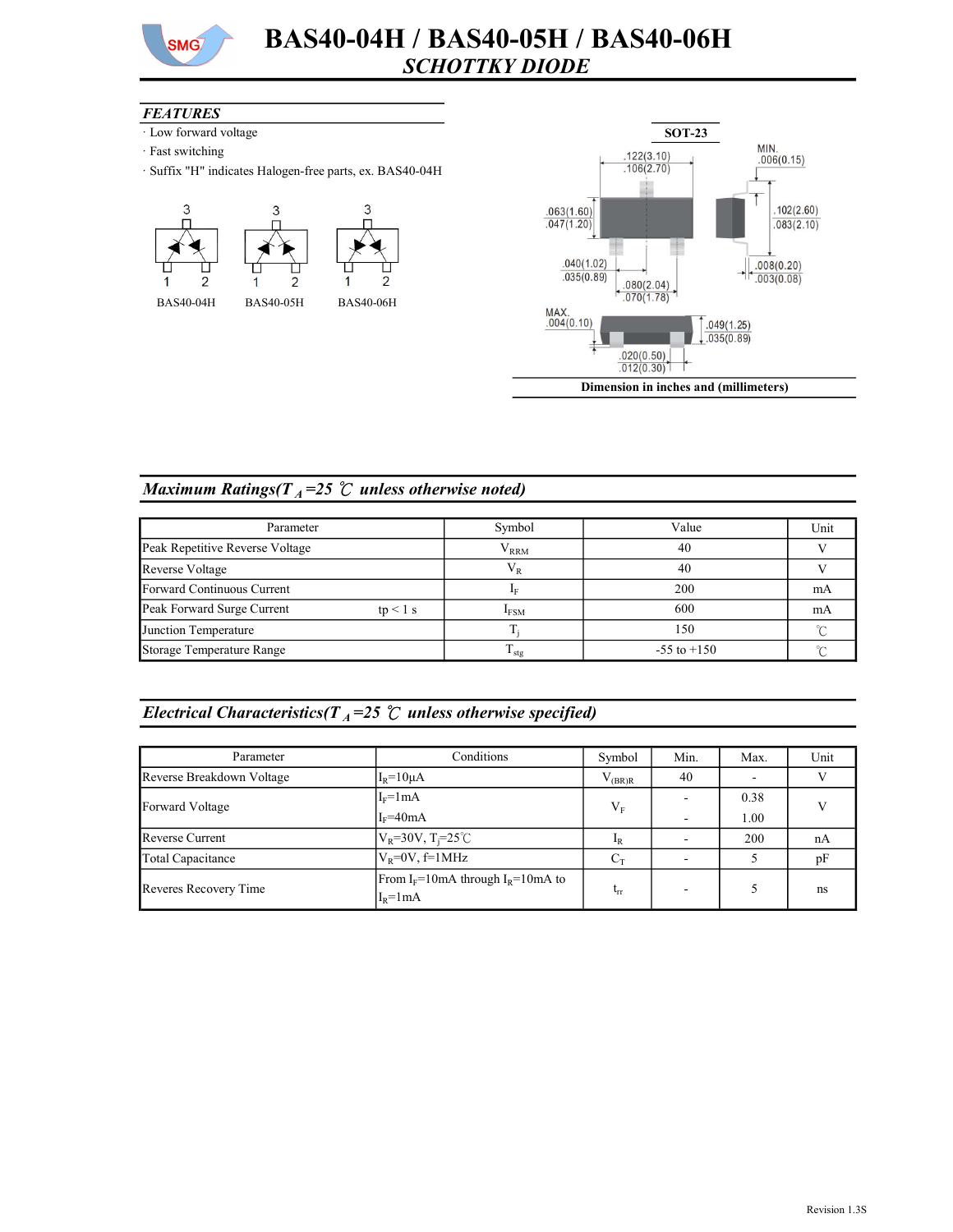

# BAS40-04H / BAS40-05H / BAS40-06H SCHOTTKY DIODE

### RATINGS AND CHARACTERISTIC CURVES



Fig. 3-TYPICAL TOTAL CAPACITANCE

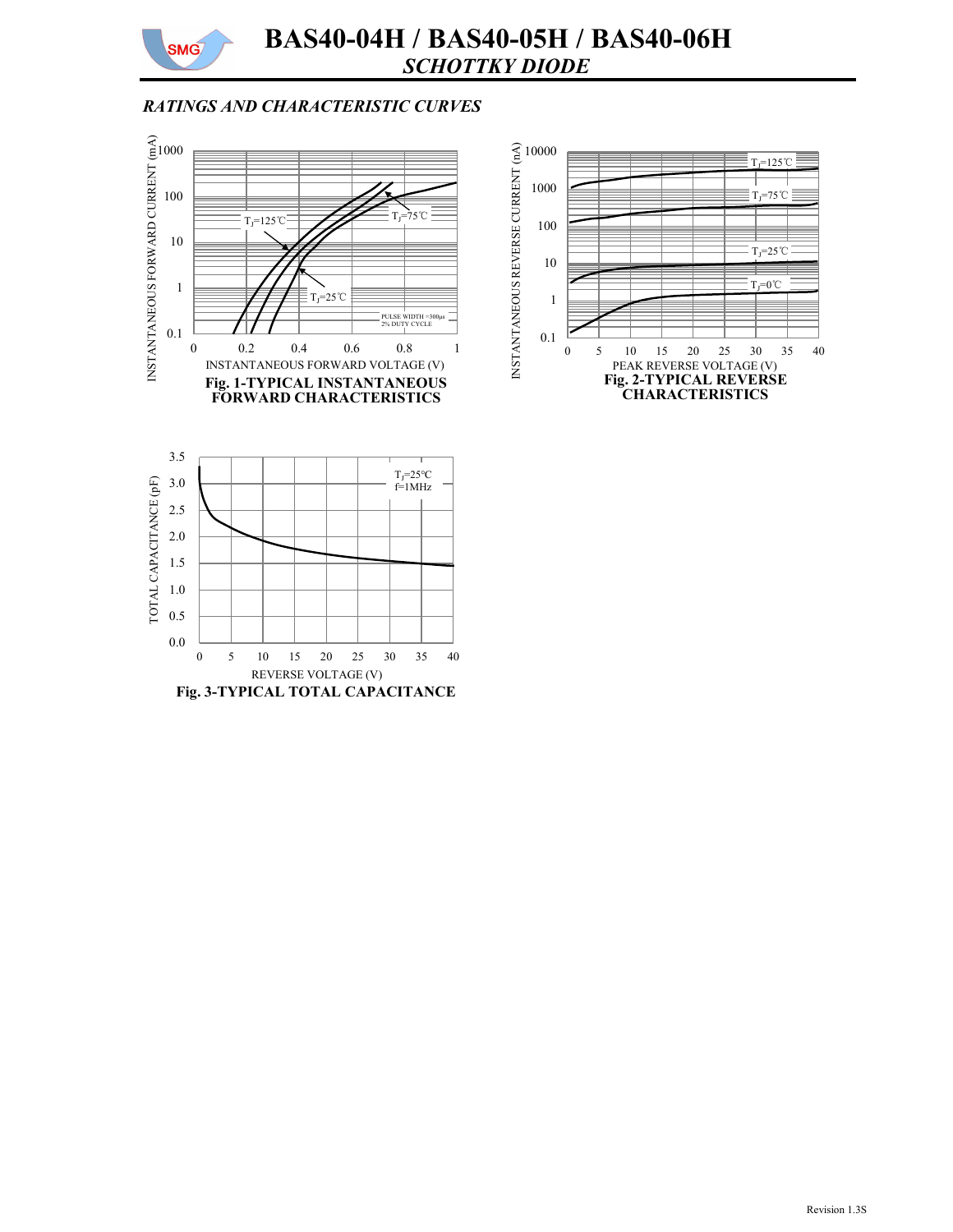

# TAPE & REEL SPECIFICATION



| <b>Item</b>            | <b>Symbol</b> | $SOT-23$          |
|------------------------|---------------|-------------------|
| Carrier width          | $A_0$         | $3.25 \pm 0.10$   |
| Carrier length         | $B_0$         | $2.90 \pm 0.10$   |
| Carrier depth          | K             | $1.50 \pm 0.10$   |
| Sprocket hole          | d             | $1.65 \pm 0.10$   |
| Reel outside diameter  | D             | $178.00 \pm 2.00$ |
| Feed hole width        | $D_0$         | $13.00 \pm 0.50$  |
| Reel inner diameter    | $D_1$         | MIN. 50.00        |
| Sprocke hole position  | E             | $1.75 \pm 0.10$   |
| Punch hole position    | F             | $3.50 \pm 0.10$   |
| Sprocke hole pitch     | $P_0$         | $4.00 \pm 0.10$   |
| Punch hole pitch       | $P_1$         | $4.00 \pm 0.10$   |
| Embossment center      | $P_2$         | $2.00 \pm 0.10$   |
| Overall tape thickness | T             | $0.20 \pm 0.05$   |
| Tape width             | W             | $8.00 \pm 0.20$   |
| Reel width             | W1            | MAX. 14.50        |

#### ORDER INFORMATION

| i avna        | Reel Size<br>1Ze |  |
|---------------|------------------|--|
| $\mathcal{L}$ | 711              |  |

#### MARKING CODE

| Part Number      | Marking Code |
|------------------|--------------|
| <b>BAS40-04H</b> | 44           |
| <b>BAS40-05H</b> | 45           |
| <b>BAS40-06H</b> | 46           |